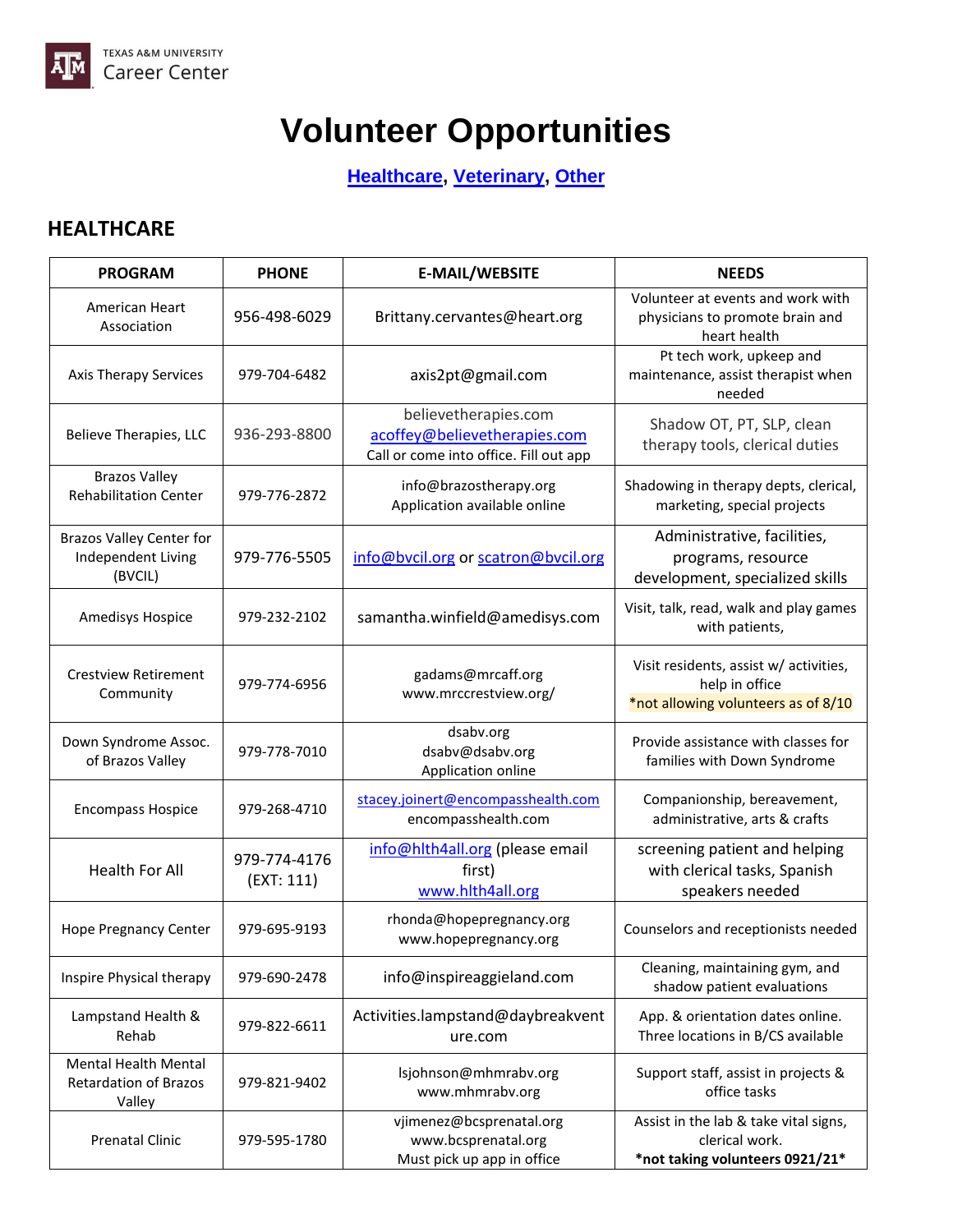| Sexual Assault Resource<br>Center                    | 979-731-1000 | cadams@sarcbv.org<br>www.sarcbv.org                              | Answer hotline, support survivors in<br>many settings.                                                                            |
|------------------------------------------------------|--------------|------------------------------------------------------------------|-----------------------------------------------------------------------------------------------------------------------------------|
| St. Joseph Hospital                                  | 979-776-5956 | stjoseph.stlukeshealth.org/volunteer/<br>volunteer@st-joseph.org | App. is online. Orientation and<br>COVID-19 vaccination are required.<br>Assignments to clinical and non-<br>clinical departments |
| <b>Traditions Health</b><br>Hospice                  | 979-436-3217 | volunteers@traditionshealth.com                                  | Provide companionship, office<br>assistance or help in the<br>bereavement program                                                 |
| <b>Wellpoint Physical</b><br><b>Therapy Services</b> | 979-690-1999 | hermannkarl@hotmail.com                                          | Help prepare rooms and equipment<br>- shadow patient contact                                                                      |

## <span id="page-1-0"></span>**VETERINARY**

<span id="page-1-1"></span>

| <b>PROGRAM</b>                                         | <b>PHONE</b> | <b>E-MAIL/WEBSITE</b>                                                                     | <b>NEEDS</b>                                                                                                                                                                    |
|--------------------------------------------------------|--------------|-------------------------------------------------------------------------------------------|---------------------------------------------------------------------------------------------------------------------------------------------------------------------------------|
| Aggie Guide-Dogs and<br>Service-Dogs                   | 979-845-4612 | ccd.tamu.edu/service-outreach/aggie-<br>guide-dogs/<br>ccd@tamu.edu                       | Student organization that promotes<br>the training of service & guide dogs                                                                                                      |
| Aggieland Humane<br>Society                            | 979-775-5755 | volunteer@aggielandhumane.org<br>www.aggielandhumane.org                                  | Maintain pet areas, help with<br>adoption events, socialize with<br>animals. Online application.                                                                                |
| Austin Zoo                                             | 512-695-3021 | info@austinzoo.org<br>austinzoo.org/volunteerinterns/                                     | Assist zoo staff with animal care                                                                                                                                               |
| <b>Bryan Animal Center</b>                             | 979-209-5260 | www.bryantx.gov/animal-<br>center/#animalsvolunteer<br>App is online                      | Care for animals, clean kennels,<br>administrative help<br>*not taking volunteers 09/22/21*                                                                                     |
| Dallas Zoo<br>(Internships)                            | 469-554-7452 | www.dallaszoo.com/careers/internship-<br>programs/<br>volunteers@dallaszoo.com            | Interns become involved in zoo's<br>animal care depts.,<br>conservation/research, and<br>administrative positions.                                                              |
| Houston Zoo                                            | 713-533-6500 | volunteer@houstonzoo.org<br>www.houstonzoo.org/make-<br>memories/adults/adult-volunteers/ | Intern and volunteer opportunities.<br>Animal care, education, and guest<br>services.<br>*not taking volunteers 09/22/21,<br>potentially may accept applications<br>$12/01/21*$ |
| Long Way Home Animal<br>Sanctuary & Pit Bull<br>Rescue | 979-977-7111 | www.mylongwayhome.org<br>april@mylongwayhome.org                                          | making and selling dog treats; online<br>calendar contests                                                                                                                      |
| Patriot Paws of<br>Aggieland                           |              | patriotpawsBCS@gmail.com<br>patriotpawsaggieland.weebly.com/                              | Help with training service dogs for<br>veterans                                                                                                                                 |
| Reptile Hospice &<br>Sanctuary of Texas                | 979-272-8648 | iguanamomma@yahoo.com<br>www.rhandst.com<br>facebook.com/rhandst                          | Assist in care for reptiles, educating<br>community on care and<br>responsibility                                                                                               |
| <b>Texsar Texas Search and</b><br>Rescue               | 512-956-6727 | info@texsar.org<br>www.texsar.org/join-texsar/                                            | Assist law enforcement in the<br>location of missing persons                                                                                                                    |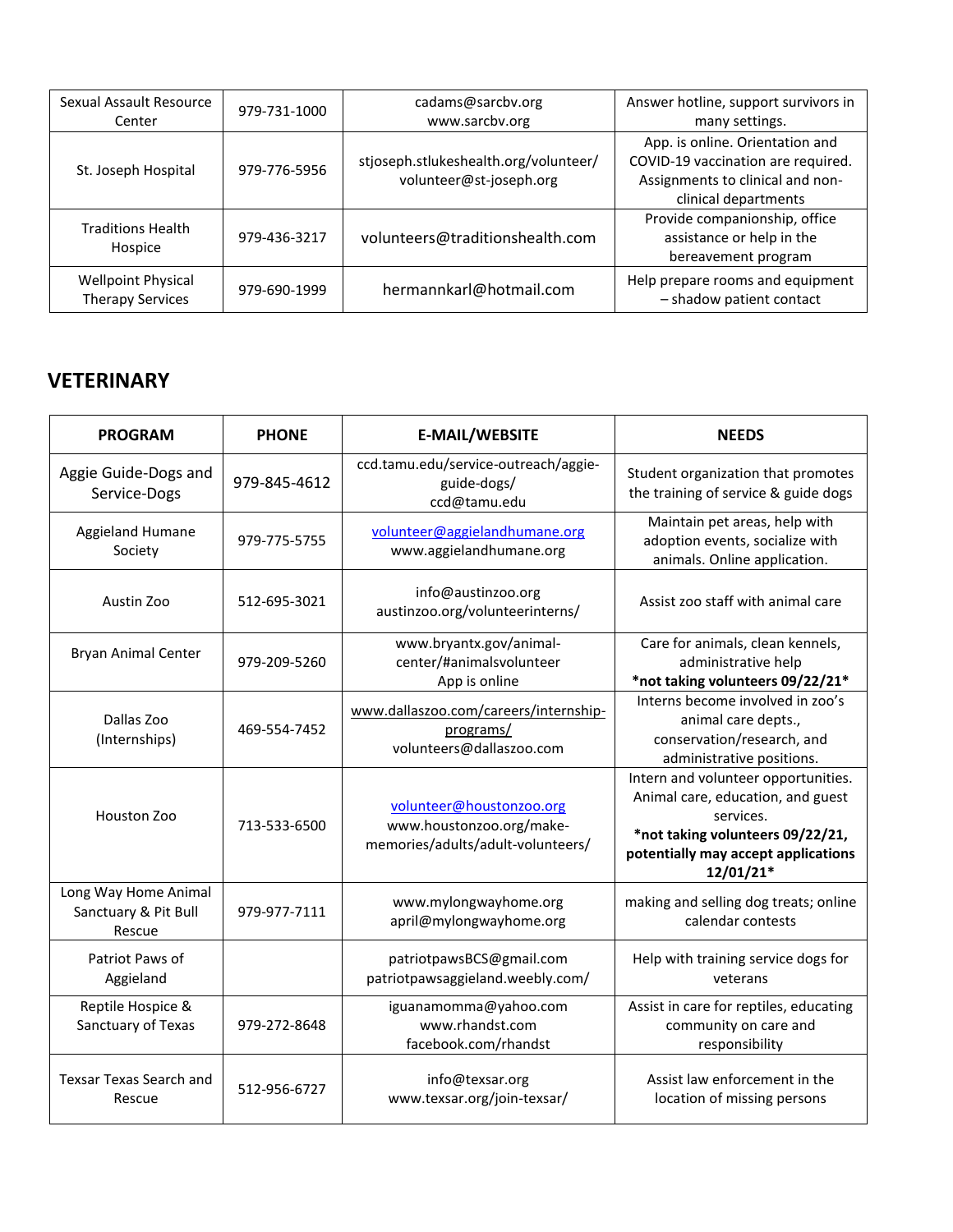## **OTHER**

| <b>PROGRAM</b>                                                  | <b>PHONE</b>                          | <b>E-MAIL/WEBSITE</b>                                                                                   | <b>NEEDS</b>                                                                                                                                                                    |
|-----------------------------------------------------------------|---------------------------------------|---------------------------------------------------------------------------------------------------------|---------------------------------------------------------------------------------------------------------------------------------------------------------------------------------|
| <b>Big Brothers Big Sisters</b>                                 | *dependent on<br>agency<br>location*  | www.bbbs.org/get-involved/                                                                              | Mentor a child on a one-to-one basis                                                                                                                                            |
| Brazos Valley Council on<br>Alcohol & Substance<br>Abuse (CASA) | 979-846-3560                          | info@bvcasa.org<br>bvcasa.org/get-involved/volunteer/                                                   | Special events, marketing, outreach,<br>and general administration                                                                                                              |
| ChildreNinos Bilingual<br>Education                             | 979-229-5625                          | info@childreninos.org<br>www.childreninos.org                                                           | Assist facilities in providing<br>educational services for parents and<br>children                                                                                              |
| Voices for Children (VFC)<br>CASA                               | 979-822-9700                          | vfc@vfcbrazos.org<br>www.vfcbrazos.org/volunteer                                                        | Help organize and staff a variety of<br>events                                                                                                                                  |
| 40 Days for Life                                                | 888-543-3316                          | info@40daysforlife.com<br>www.40daysforlife.com                                                         | Misc. clerical & administrative<br>support                                                                                                                                      |
| <b>Aggieland Pregnancy</b><br>Outreach                          | 979-764-6636                          | www.pregnancyoutreach.org<br>diane@pregnancyoutreach.org                                                | Childcare, sorting donations,<br>administrative support, and more                                                                                                               |
| Alzheimer's Association                                         | *dependent on<br>chapter<br>location* | alztexwall@alz.org<br>www.alz.org/local_resources/find_your<br>local_chapter?page=volunteer             | Help with outreach, awareness, and<br>fundraisers                                                                                                                               |
| American Red Cross                                              | *dependent on<br>chapter<br>location* | www.redcross.org/volunteer/become-<br>a-volunteer/urgent-need-for-<br>volunteers.html/                  | Disaster & blood service (disaster<br>action team calls) teaching health &<br>safety w/ CPR & first aid classes;<br>mostly virtual case work; giving<br>presentations virtually |
| Boys & Girls Club of<br><b>Brazos Valley</b>                    | 979-822-7516                          | www.bgcbv.org/volunteer.html<br>rwatson@bgcbv.org                                                       | Spend time with local kids, play<br>games                                                                                                                                       |
| <b>Brazos County Juvenile</b><br>Services                       | 979-823-3544<br>EXT: 278              | City@mail.com<br>www.brazoscountytx.gov/292/Voluntee<br>rs-Interns                                      | Mentors & tutors. Internships.                                                                                                                                                  |
| <b>Brazos Food Bank</b>                                         | 979-779-3663<br><b>EXT. 102</b>       | www.bvfb.org/volunteering<br>assemblycoor@bvfb.org                                                      | Provide the labor force need to help<br>the food bank function                                                                                                                  |
| <b>Brazos Valley Museum</b><br>of Natural History               | 979-776-2195                          | www.brazosvalleymuseum.org/get-<br>involved                                                             | Participate in education, animal<br>care, & museum maintenance                                                                                                                  |
| City of College Station<br>Parks & Recreation                   | 979-764-3486                          | jrangel@cstx.gov                                                                                        | Assist with senior programs, youth<br>enrichment and special events.                                                                                                            |
| <b>College Station</b><br><b>Public Library</b>                 | 979-764-3416                          | www.bryantx.gov/city-secretarys-<br>office/volunteer-program/#current-<br>volunteer earthur@bryantx.gov | Help with bulletin board displays,<br>children's events, shelving and basic<br>library maintenance                                                                              |
| Elder Aid                                                       | 979-823-5127                          | spowers@elderaidbcs.org<br>www.elderaidbcs.org/volunteer                                                | Home visits, grocery delivery, and<br>provide organization support                                                                                                              |
| Family Promise of B/CS                                          | 979-268-4309                          | www.familypromisebcs.org/help/donat<br>e-time/<br>familypromisebcsadmin@gmail.com                       | Serve meals, tutor, arrange facilities,<br>plan events                                                                                                                          |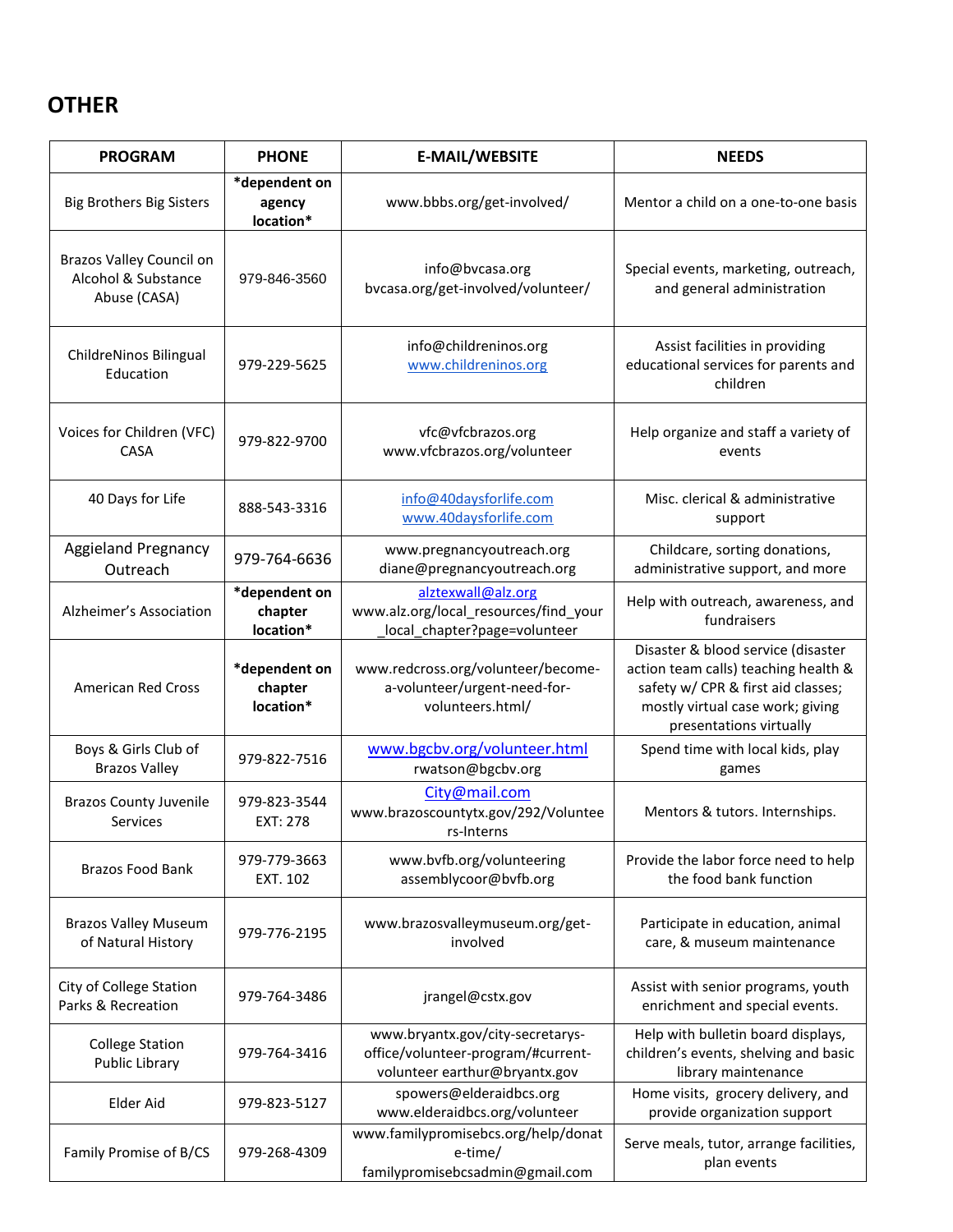| <b>Habitat for Humanity</b><br>(Bryan/College Station)        | 979-823-7200 | www.habitatbcs.org<br>ayork@habitatbcs.org                                                                                            | Run errands, help in resale store,<br>clerical duties, & construction                                                               |
|---------------------------------------------------------------|--------------|---------------------------------------------------------------------------------------------------------------------------------------|-------------------------------------------------------------------------------------------------------------------------------------|
| <b>Head Start</b>                                             | 979-774-3496 | http://www.capbv.org/news/volunteer/                                                                                                  | Assist in classroom, on field trips, &<br>other tasks                                                                               |
| <b>I Am Priceless</b>                                         | 805-864-2389 | iamalwayspriceless@gmail.com<br>www.iam-priceless.org/take-action/                                                                    | assistance with fundraising,<br>social media, public relations,<br>financial bookkeeping, etc.<br>*virtual opportunities available* |
| <b>Lincoln Recreation</b><br>Center                           | 979-764-3779 | www.cstx.gov/departments__city_hall<br>/parks/lincolncenter<br>parks@cstx.gov                                                         | Help in youth development through<br>many programs                                                                                  |
| <b>MADD: Mothers Against</b><br><b>Drunk Driving</b>          | 979-823-7008 | Suzanne.deatherage@madd.org<br>www.madd.org/volunteer                                                                                 | Provide support for special events,<br>office help, & membership drives                                                             |
| Meals On Wheels<br>(Brazos Valley)                            | 979-823-2203 | www.mealsonwheelsamerica.org/ameri<br>caletsdolunch                                                                                   | Provide lunch to the elderly,<br>homebound, & disabled residents                                                                    |
| National Alliance on<br><b>Mental Illness</b>                 | 979-774-4713 | volunteersnamibv@gmail.com<br>namibv.org/volunteer/                                                                                   | Mental illness education, support<br>groups, and community service<br>*custom volunteering options<br>available for individuals*    |
| Phoebes' Home                                                 | 979-775-2255 | smartl@twincitymission.org<br>www.twincitymission.org/volunteer                                                                       | Clerical support, serving food, and<br>assistance at Recycle Yard and<br><b>Community Closet</b>                                    |
| Project Unity                                                 | 979-595-2900 | info@project-unity.org<br>www.projectunitytexas.org/programs                                                                          | Office duties, food pantry, organize<br>donated items, AIDS Services                                                                |
| Ronald McDonald House<br><b>Charities of Central</b><br>Texas | 979-485-5473 | scashion@rmhc-ctx.org<br>rmhc-ctx.org/get-involved/volunteer/                                                                         | no in-hospital opportunities; group<br>volunteering for remote volunteers<br>for the fall linked to the left                        |
| <b>SBP Houston</b>                                            | 504-208-8150 | txvolunteer@sbpusa.org                                                                                                                | Hurricane Harvey recovery                                                                                                           |
| Scotty's House Child<br><b>Advocacy Center</b>                | 979-703-8813 | www.scottyshouse.org/get-<br>involved/volunteer/<br>info@scottyshouse.org<br>*also check Facebook and Twitter for<br>additional info* | Take care of families, play with<br>children, & office help, app online                                                             |
| <b>Special Olympics Texas</b>                                 | 512-835-9873 | www.sotx.org/become-a-volunteer                                                                                                       | Help coordinate and host Special<br>Olympics events                                                                                 |
| <b>Still Creek Ranch</b>                                      | 979-589-3206 | info@stillcreekranch.org<br>www.stillcreekranch.org/volunteer.html<br>#/                                                              | Provides a home and school for boys<br>and girls who are victims of<br>rejection, abuse, or abandonment                             |
| <b>Student Counseling Help</b><br>Line                        | 979-845-4427 | svavra@caps.tamu.edu<br>caps.tamu.edu/helpline/become-a-<br>helpline-volunteer/                                                       | Provide peer support, information,<br>and crisis intervention                                                                       |
| The Salvation Army                                            | 979-977-0794 | Kenzie.johnson@uss.salvationarmy.org                                                                                                  | Food pantry and other                                                                                                               |
| Trafficking and<br><b>Exploitation Action</b><br>Network      | 979-217-1336 | www.txtean.org/volunteers<br>txactionnetwork@gmail.com                                                                                | Accompany survivors and their<br>families to hospitals, court and other<br>events.<br>*not taking volunteers 09/23/21*              |